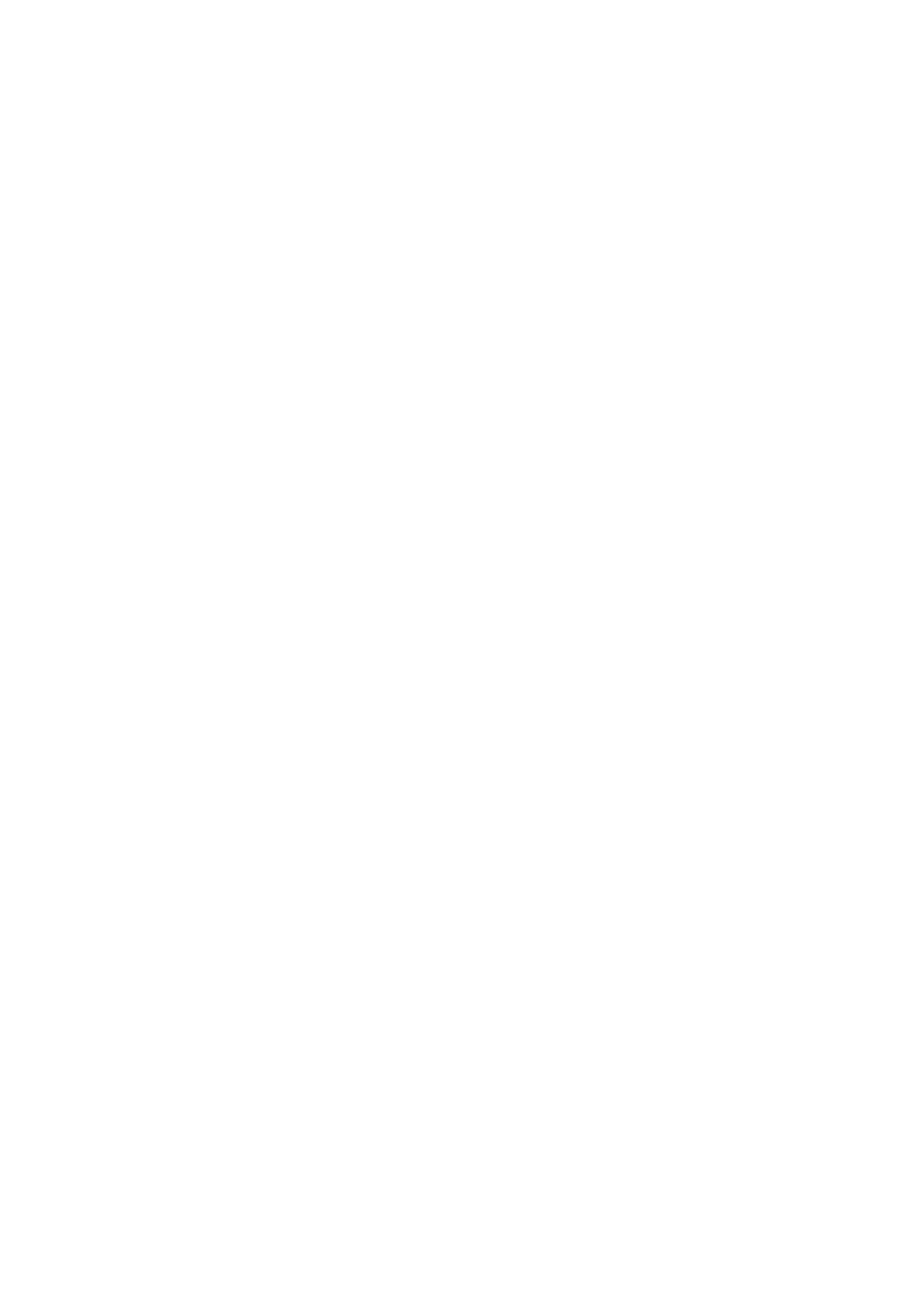# **Pen testing the kill efficacy of the BT250 trap when used for capturing ferrets**

Contract Report: LC4038

Grant Morriss

Manaaki Whenua – Landcare Research

| <i>Reviewed by:</i>                | Approved for release by:                                     |
|------------------------------------|--------------------------------------------------------------|
| <b>Bruce Warburton</b>             | Chris Jones                                                  |
| Science Team Leader                | Portfolio Leader, Wildlife Management & Conservation Ecology |
| Manaaki Whenua – Landcare Research | Manaaki Whenua – Landcare Research                           |

#### **Disclaimer**

This report has been prepared by Manaaki Whenua – Landcare Research for National Springs & Wire Products NZ Ltd. If used by other parties, no warranty or representation is given as to its accuracy and no liability is accepted for loss or damage arising directly or indirectly from reliance on the information in it.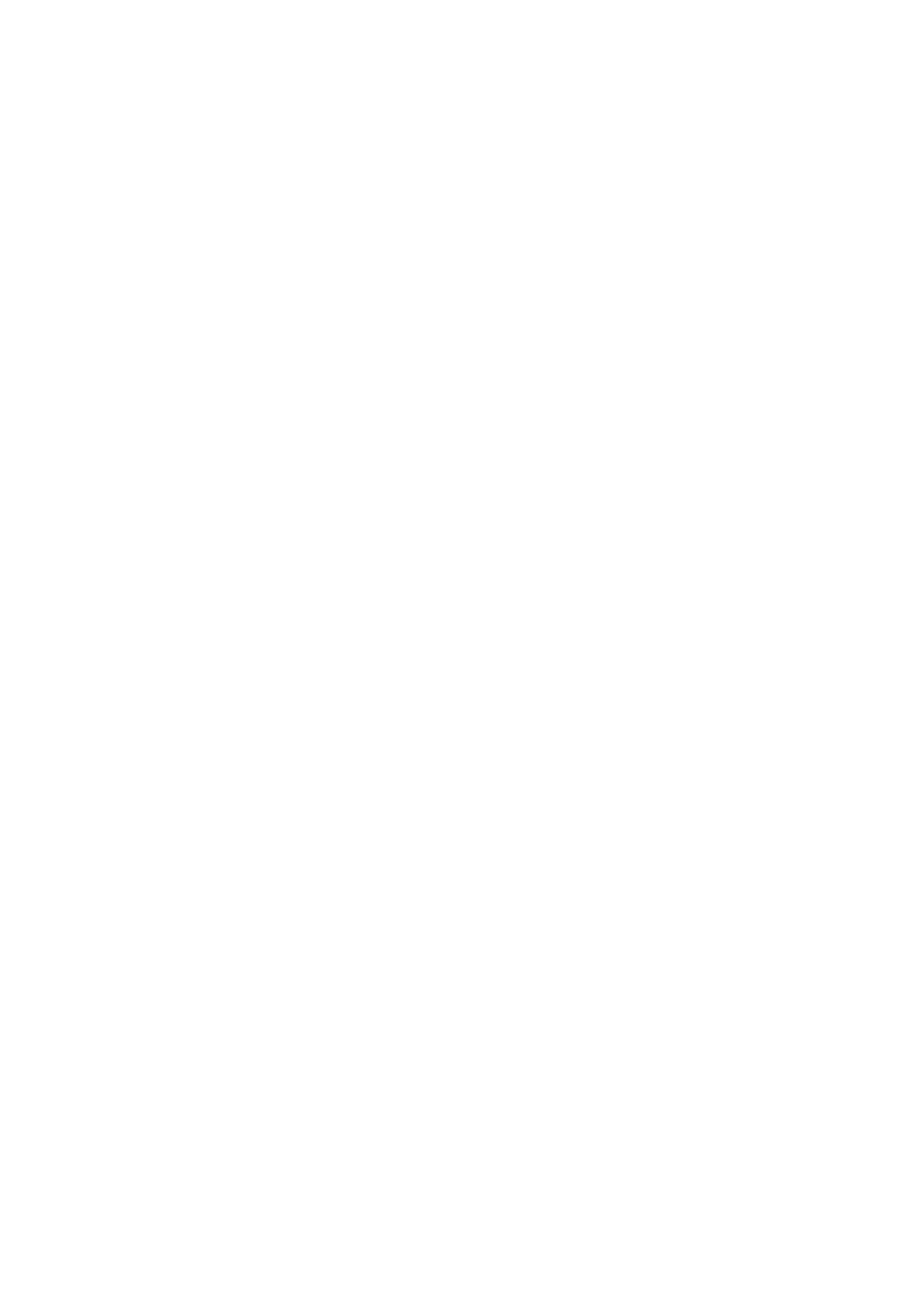# **Contents**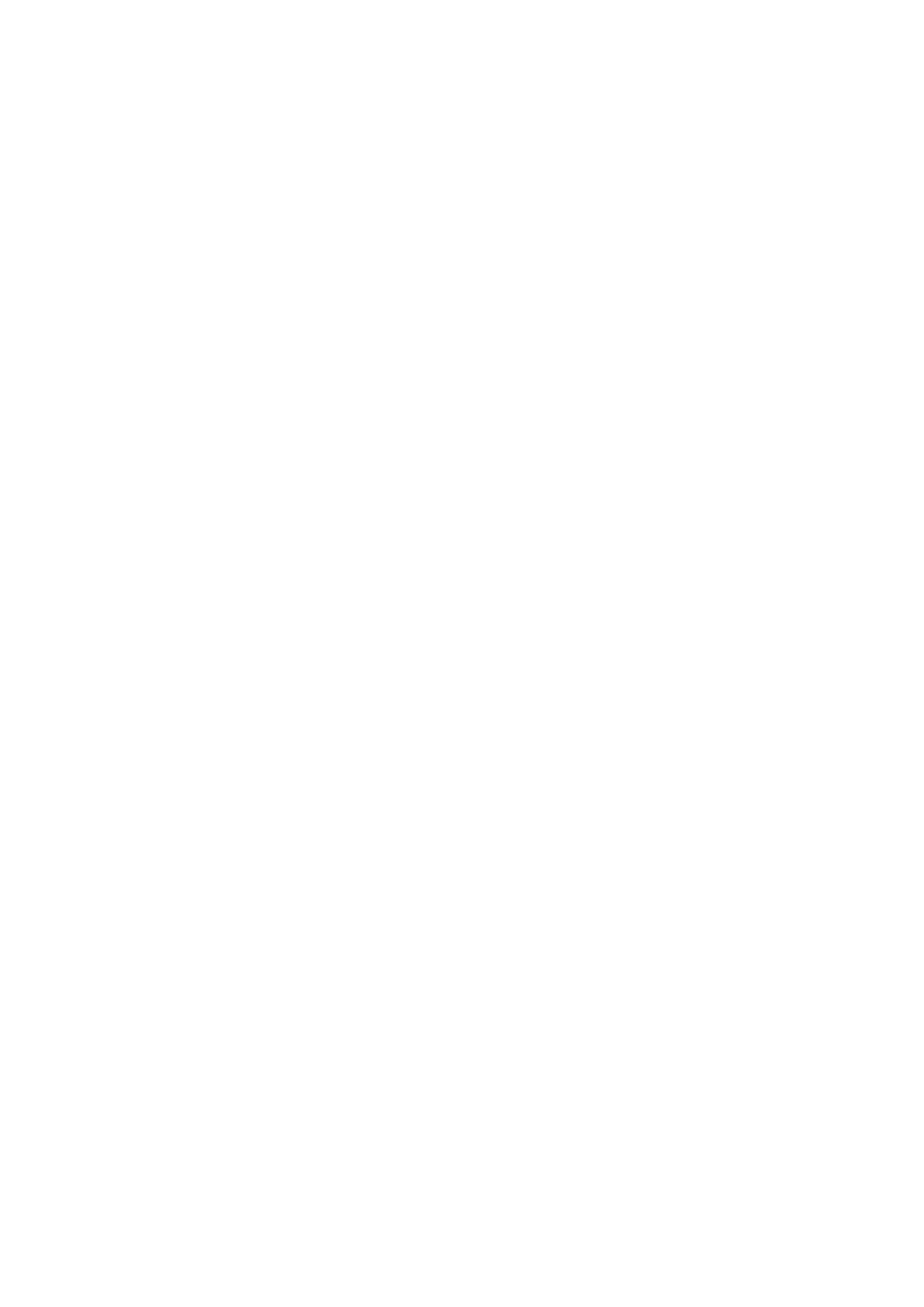# <span id="page-6-0"></span>**Summary**

#### **Project and client**

• Manaaki Whenua – Landcare Research, Lincoln, was contracted by National Springs & Wire Products NZ Ltd to assess the killing performance of the BT250 kill trap against ferrets. The work was carried out during July 2021.

#### **Objective**

• To test the killing performance of the BT250 against ferrets, using the National Animal Welfare Advisory Committee (NAWAC) trap-testing guideline.

#### **Methods**

- This work was carried out with the approval of the Landcare Research Animal Ethics Committee (AEC 18/12/02).
- The manufacturer provided BT250 kill traps to test their killing performance on wildcaught and captive-bred ferrets.
- Ferrets were penned individually and trialled in a free-approach test. Once the ferret was struck by the trap, the time to loss of palpebral (blinking) reflex was measured to determine whether the trap rendered the captured animal irreversibly unconscious within 3 minutes. For the trap to pass the NAWAC trap-testing guidelines, 10 of 10 ferrets needed to be rendered irreversibly unconscious within 3 minutes.
- Ferrets that were trapped but remained conscious for longer than 3 minutes were euthanised and then necropsied to determine the kill-bar strike location.

#### **Results**

- Of the first two ferrets tested, one was killed successfully and the other was not. This ferret regained consciousness and pulled out of the trap after 7 minutes 7 seconds. Testing was stopped and the traps returned to the manufacturer for modification. Spring strength was increased, and the traps were resubmitted for testing.
- The modified trap successfully killed 10 out of 10 ferrets. All 10 ferrets were assessed as being rendered irreversibly unconscious in under 30 seconds, so the trap qualifies as a Class A trap for welfare performance.

#### **Conclusion**

The final modified version of the BT250 kill trap met the NAWAC trap-testing test criteria when tested on ferrets, and it qualifies as a Class A trap.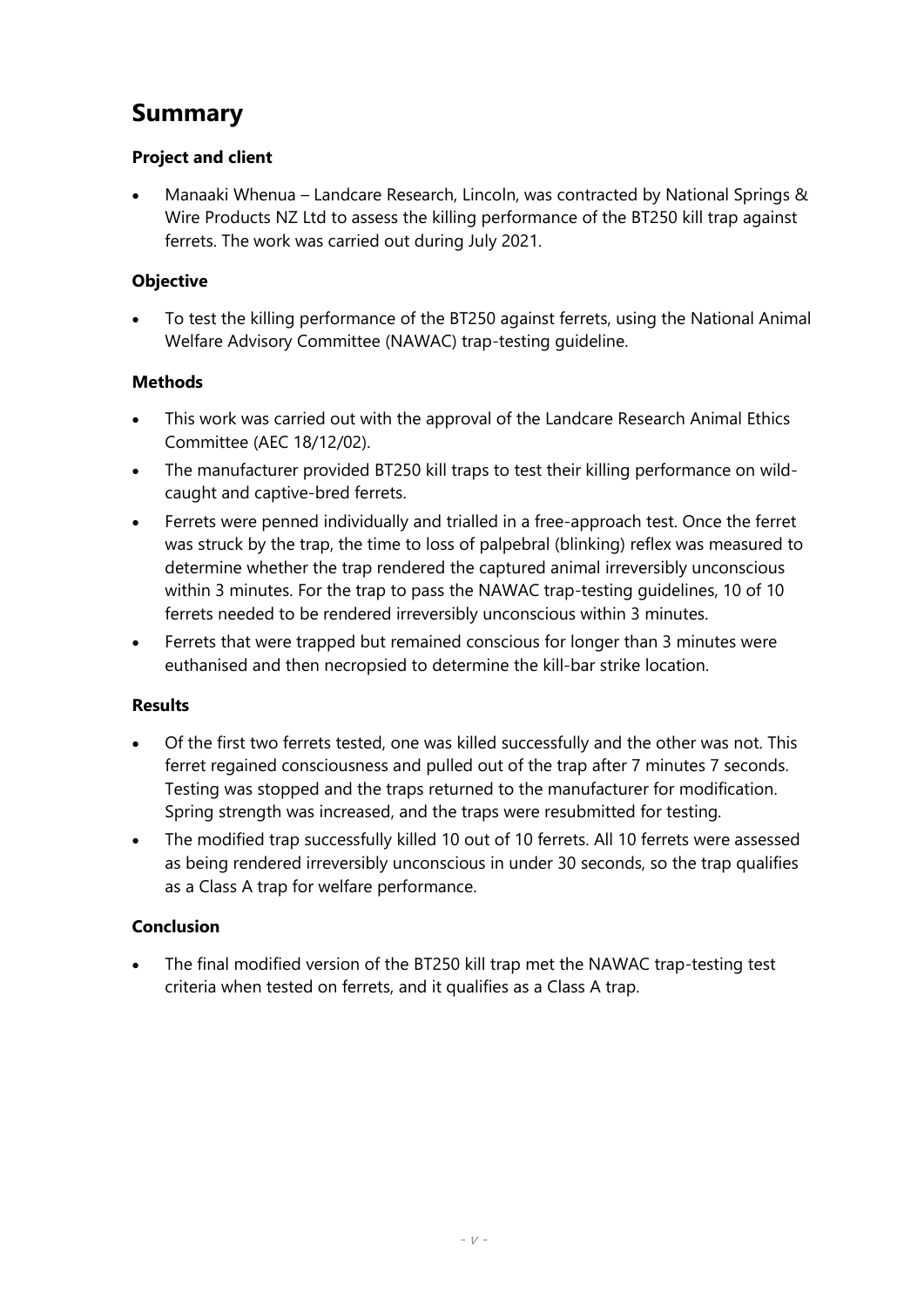#### **Recommendations**

- The BT250 kill trap can be promoted as having met the NAWAC trap-testing criteria for ferrets. Traps can now be labelled as passing the NAWAC guideline (Class A)<sup>1</sup>.
- The BT250 kill trap is difficult to manually set because of its powerful springs, so it is recommended that traps be bolted rather than screwed into trap boxes to eliminate the risk of screws pulling out during trap setting. The use of a setting tool is also recommended.

 $1$  We can confirm that the BT250 traps provided to Manaaki Whenua – Landcare Research, when assessed under test conditions, met the NAWAC trap-testing criteria to a Class A classification standard. Please note that as the NAWAC guidelines are not legally binding and there is no approval scheme, NAWAC traps may not be marketed as NAWAC approved/certified. The content of this report, and confirmation by Manaaki Whenua – Landcare Research that a trap has met the NAWAC trap-testing criteria may not be used in any way that could suggest that Manaaki Whenua – Landcare Research, or any Ministry or other government entity are endorsing a particular trap.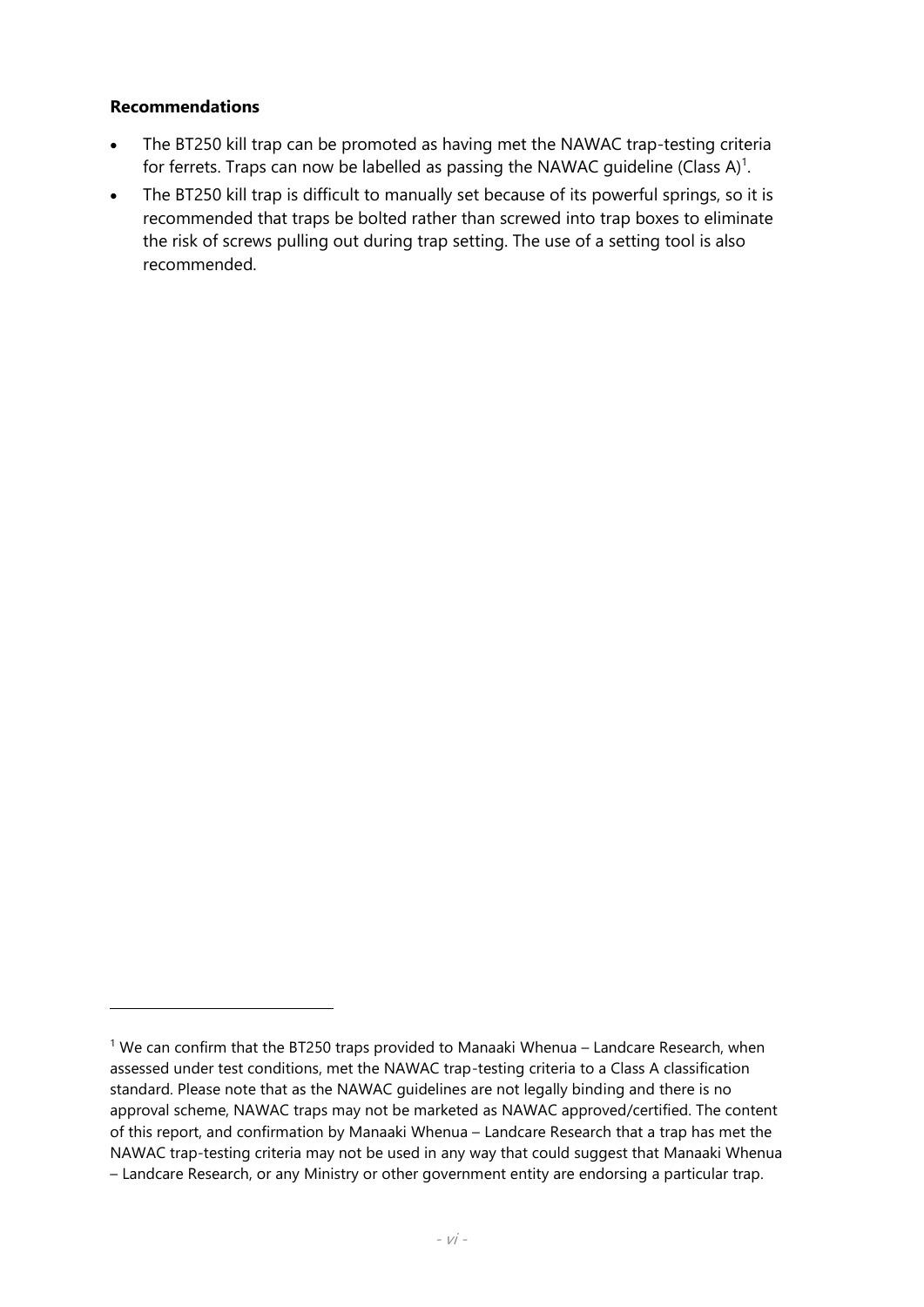# <span id="page-8-0"></span>**1 Introduction**

Manaaki Whenua – Landcare Research, Lincoln, was contracted by National Springs & Wire Products NZ Ltd to assess the killing performance of the BT250 kill trap against ferrets. The work was carried out during July 2021.

# <span id="page-8-1"></span>**2 Objective**

• To test the killing performance of the BT250 when capturing ferrets, using the National Animal Welfare Advisory Committee (NAWAC) trap-testing guideline.<sup>2</sup>

# <span id="page-8-2"></span>**3 Methods**

The client provided BT250 kill traps to test their killing performance on ferrets. Wildcaught ferrets were acclimated to captivity in outdoor cages for at least 4 months before being transferred to an observation pen for the trap testing. Two captive-bred ferrets older than 18 months were also used.

Ferrets were penned individually and trialled in a free-approach test during the day. In the observation pen a trap was screwed into and set in a single-entrance, double-mesh baffle tunnel (manufactured by Haines Pallets, Lower Hutt). The trap was baited with chicken mince in the bait holder provided, and a small amount was placed inside the entrance to encourage entry by ferrets (Figure 1).

<sup>&</sup>lt;sup>2</sup> National Animal Welfare Advisory Committee (NAWAC) 2019. Guideline 09: Assessing the welfare performance of restraining and kill traps 2019. https://www.mpi.govt.nz/dmsdocument/8521 nawac-guideline-09-assessing-the-welfare-performance-of-restraining-and-kill-traps (accessed 3 August 2021).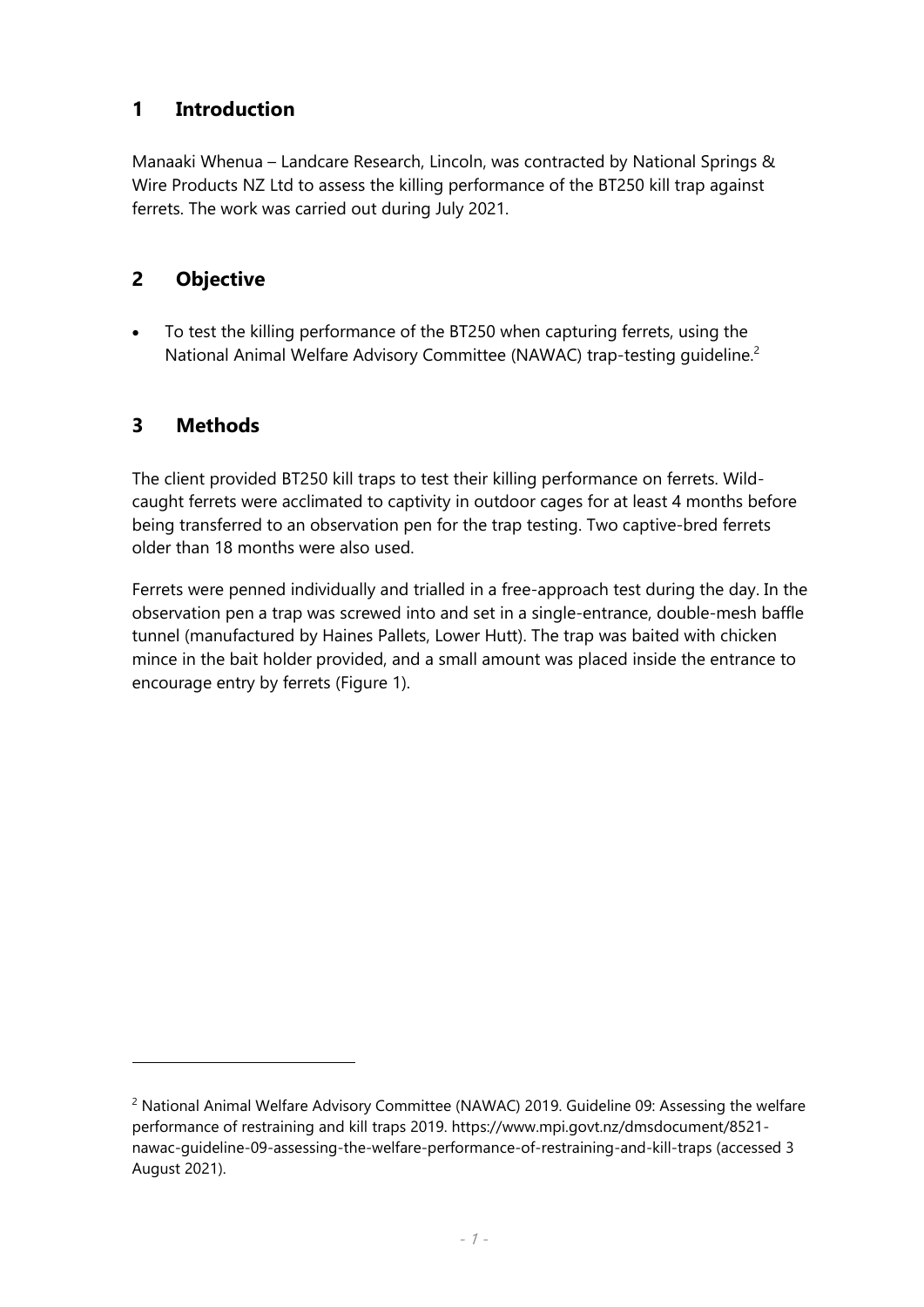

**Figure 1. Unset BT250 kill trap in a Haines Pallets single-entrance tunnel. The lid has been unscrewed and opened to view the trap from above. The trap was firmly screwed to the tunnel base.**

When a ferret was struck by the trap, the time to loss of palpebral (blinking) reflex was measured to determine whether the trap had rendered the captured animal irreversibly unconscious within 3 minutes. For the trap to pass the NAWAC trap-testing guideline (2019), 10 of 10 ferrets needed to be rendered irreversibly unconscious within 3 minutes. If a trap renders all captured animals irreversibly unconscious within 3 minutes, but with some or all greater than 30 seconds, then the trap qualifies as a Class B trap for welfare performance. If all 10 animals are rendered irreversibly unconscious in under 30 seconds, then the trap qualifies as a Class A trap. Once irreversible unconsciousness was identified, a stethoscope was used to determine time to cessation of heartbeat.

During the pen tests, the BT250 was modified once after failing to kill a ferret in the required time frame. The different tests and trap and tunnel specifications used in each test are listed in chronological order, as follows.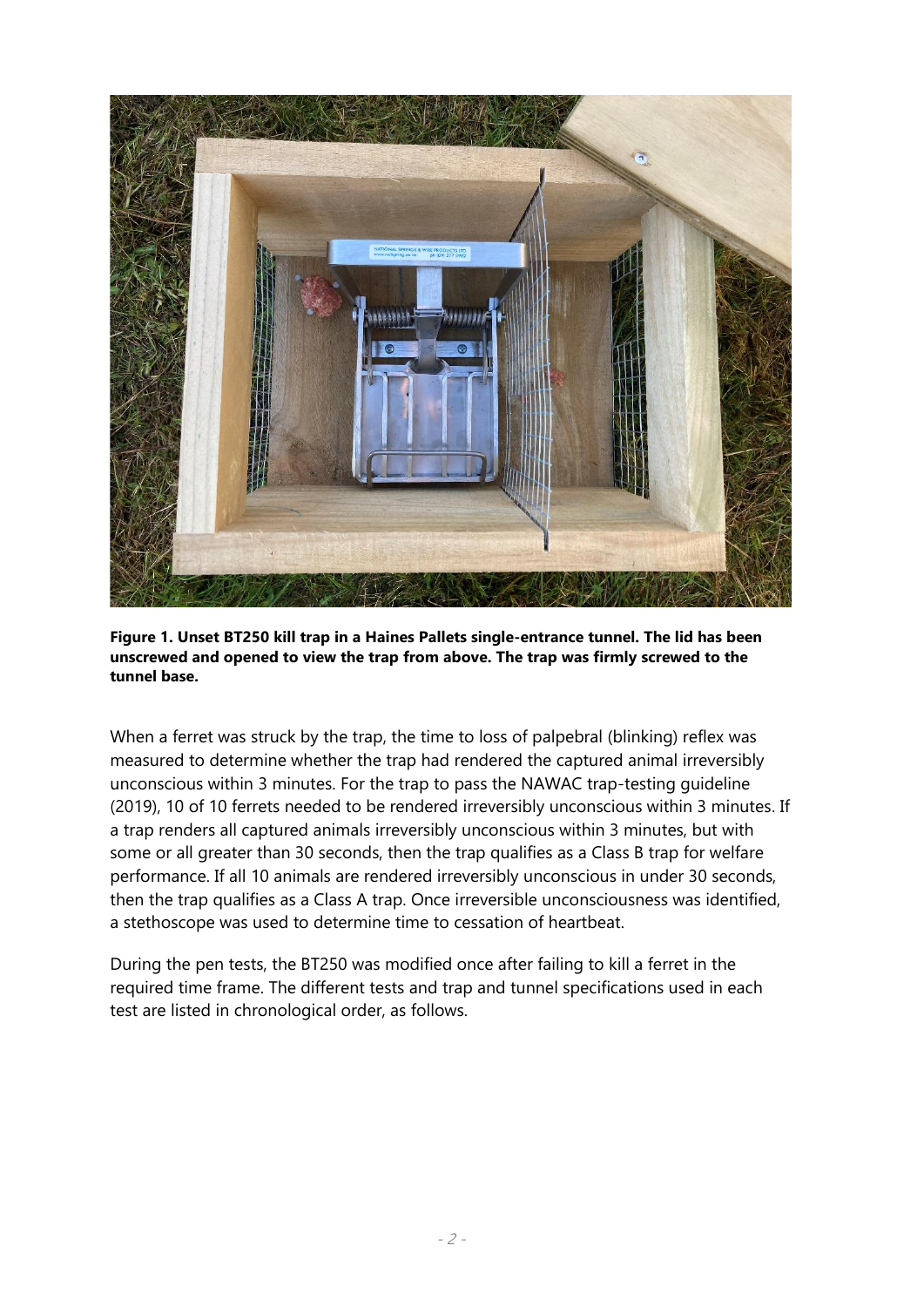## **Test 1**

The trap was firmly screwed into the tunnel floor and baited with a ball of chicken mince placed in the bait holder beyond the hinge of the trap, with an additional small piece inside the entrance to encourage entry to the trap tunnel by ferrets (Figure 1). The set-off weight of the trap treadle was adjusted to 100 g, which is below the maximum tolerance of 120 g suggested in the Predator Free 2050 *Practical Guide to Trapping*.<sup>3</sup>

### **Test 2**

The spring strength of the trap was increased to increase the impact momentum of the kill bars. To achieve this, the diameter of the spring wire was increased from 5.0 mm to 5.3 mm, which increased impact momentum by 27% (Mike Baird, National Springs & Wire Products NZ Ltd, pers. comm., July 2021). Because of the extra force required to set the trap it was bolted into the trap tunnel (Figure 2) and a setting tool was used to set the trap. 4



**Figure 2. For test 2 the modified trap was bolted into the tunnel base (left) with a washer and nut assembly, securing the bolts on the underside (right). A setting tool was used to set the trap.**

Any test animal that escaped and survived (one only) was euthanised with an intra-cardiac (0.5 mL/kg bodyweight) injection of pentobarbitone, and then necropsied to identify whether the trap had caused any injury. This work was carried out with the approval of the Landcare Research Animal Ethics Committee (AEC 18/12/02).

<sup>3</sup> [https://www.doc.govt.nz/globalassets/documents/conservation/threats-and](https://www.doc.govt.nz/globalassets/documents/conservation/threats-and-impacts/pf2050/pf2050-trapping-guide.pdf)[impacts/pf2050/pf2050-trapping-guide.pdf](https://www.doc.govt.nz/globalassets/documents/conservation/threats-and-impacts/pf2050/pf2050-trapping-guide.pdf) (accessed 3 August 2021).

<sup>4</sup> <https://www.connovation.co.nz/products/doc-trap-setting-tool> (accessed 3 August 2021).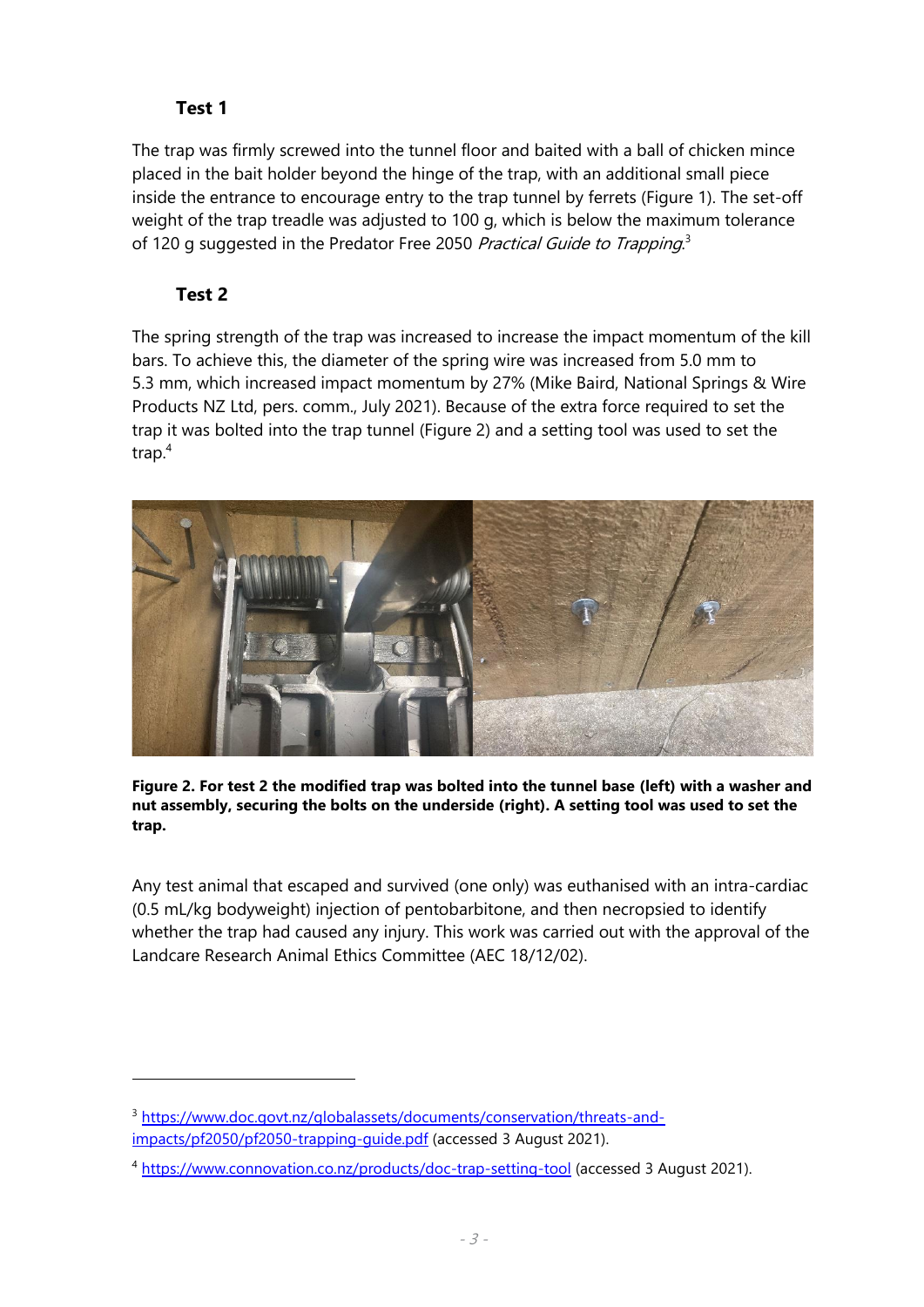## <span id="page-11-0"></span>**4 Results**

Of the first two ferrets tested, one was killed successfully and the other was not. This animal regained consciousness and pulled out of the trap after 7 minutes 7 seconds (Table 1). It was then euthanised. Both ferrets were necropsied, and both had visible skull fractures. Testing was stopped and the trap was returned to the manufacturer for modification, as described in the methods.

Using the modified trap, 10 of 10 ferrets were killed successfully. All of these ferrets were assessed as rendered irreversibly unconscious in under 30 seconds, so the trap qualifies as a Class A trap for welfare performance (Table 1).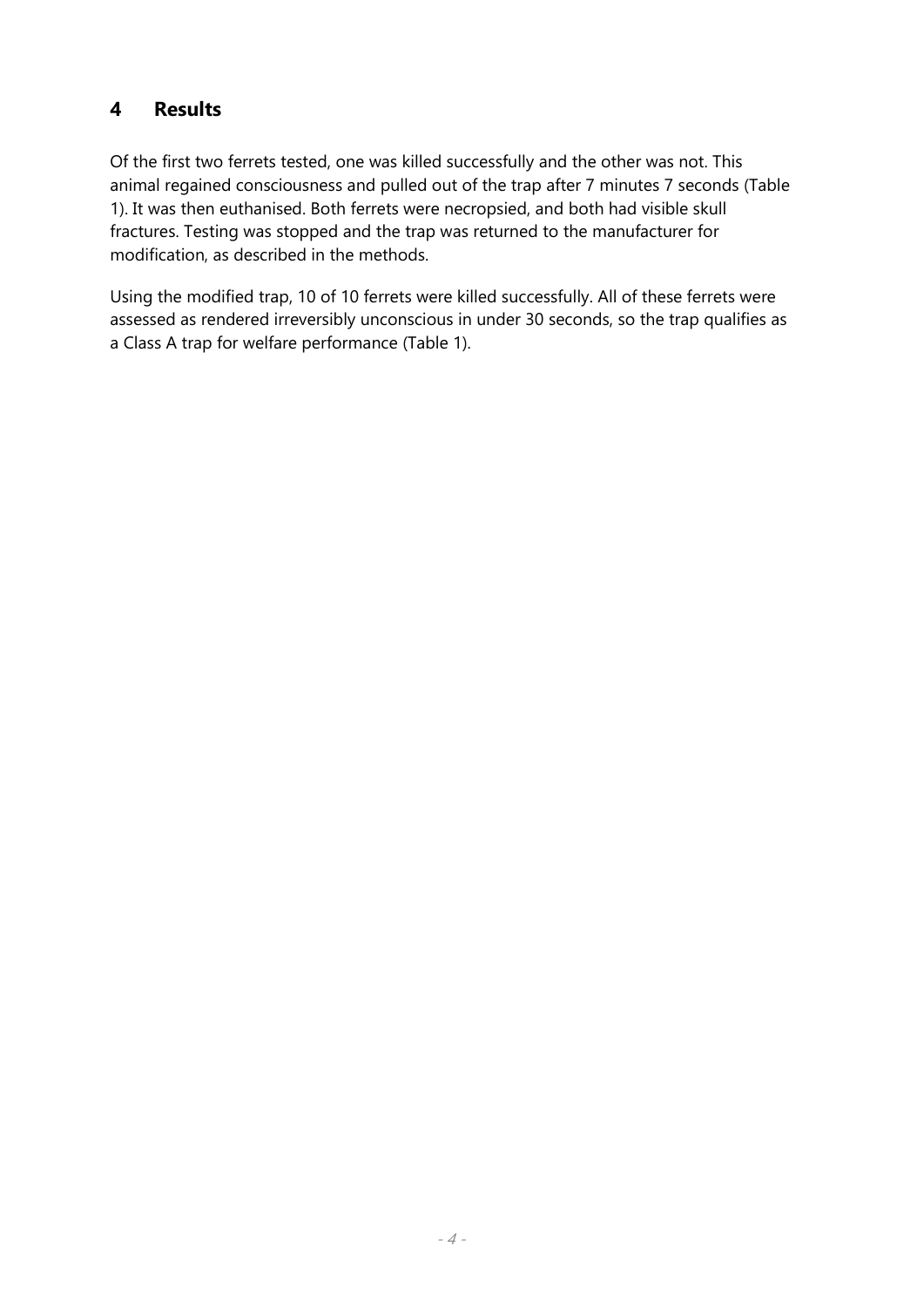### **Table 1. Outcome of tests using the BT250 kill trap for capturing ferrets**

| <b>Date</b> | Weight Sex<br>(kg) |    | Time to loss of<br>palpebral reflex heart stop | <b>Time to</b> | <b>Strike location</b>                                           | <b>Notes</b>                                                                                                                                         |
|-------------|--------------------|----|------------------------------------------------|----------------|------------------------------------------------------------------|------------------------------------------------------------------------------------------------------------------------------------------------------|
| Test 1      |                    |    |                                                |                |                                                                  |                                                                                                                                                      |
| 1/07/2021   | 0.85               | M  | $<$ 29 s                                       |                | First 4 bars across head/neck/shoulders.                         | Initially unconsciousness but revived; struggling<br>after 5 minutes and pulled out of trap 7 m 7 s;<br>euthanised; necropsy showed skull fractured. |
| 1/07/2021   | 0.98               | M  | < 30 s                                         | 10 m 23 s      | First 4 bars across head/neck.                                   | No consciousness detected, but reflexive gasping<br>prolonged time to loss of heartbeat; skull fractured.                                            |
| Test 2      |                    |    |                                                |                |                                                                  |                                                                                                                                                      |
| 26/07/2021  | 1.01               | M  | $<$ 25 s                                       | 3 m 24 s       | 4th bar across head; bars 1-3 across shoulder to neck.           | Reflexive movement until 2 m 40 s; skull fractured.                                                                                                  |
| 26/07/2021  | 1.00               | M  | $<$ 25 s                                       | 2 m 14 s       | 3rd bar across head; 2nd bar back of skull; 1st bar across neck. | Skull fractured.                                                                                                                                     |
| 26/07/2021  | 0.71               | F. | $<21$ s                                        | 9 m 47 s       | 4th bar across head; bars 1-3 across shoulder to neck.           | No consciousness detected, but reflexive gasping<br>prolonged time to loss of heartbeat; skull fractured.                                            |
| 26/07/2021  | 0.80               | F. | < 17 s                                         | 2m12s          | 4th bar across head; bars 1-3 across shoulder to neck.           | Skull fractured.                                                                                                                                     |
| 26/07/2021  | 0.75               | F. | $<$ 22 s                                       | 3 m 59 s       | 1st bar across rear of skull; 2nd bar across muzzle.             | Skull fractured.                                                                                                                                     |
| 26/07/2021  | 0.77               | F  | $<$ 21 s                                       | 4 m 11 s       | 2nd & 3rd bars across head; 1st bar across neck.                 | Skull fractured.                                                                                                                                     |
| 26/07/2021  | 0.83               | M  | $<$ 18 s                                       | 2 m 33 s       | 3rd bar across head; 2nd bar back of skull; 1st bar across neck. | Skull fractured.                                                                                                                                     |
| 26/07/2021  | 0.98               | M  | $<$ 20 s                                       | 7 m 7 s        | 2nd & 3rd bars across head; 1st bar across neck.                 | No consciousness detected, but reflexive gasping<br>prolonged time to loss of heartbeat; skull fractured.                                            |
| 26/07/2021  | 0.98               | M  | $<$ 19 s                                       | 3 m 11 s       | 3rd bar across head; 2nd bar back of skull; 1st bar across neck. | Skull fractured.                                                                                                                                     |
| 26/07/2021  | 0.89               | M  | $<$ 22 s                                       | 2 m 40 s       | 3rd bar across head; 2nd bar back of skull; 1st bar across neck. | Skull fractured.                                                                                                                                     |